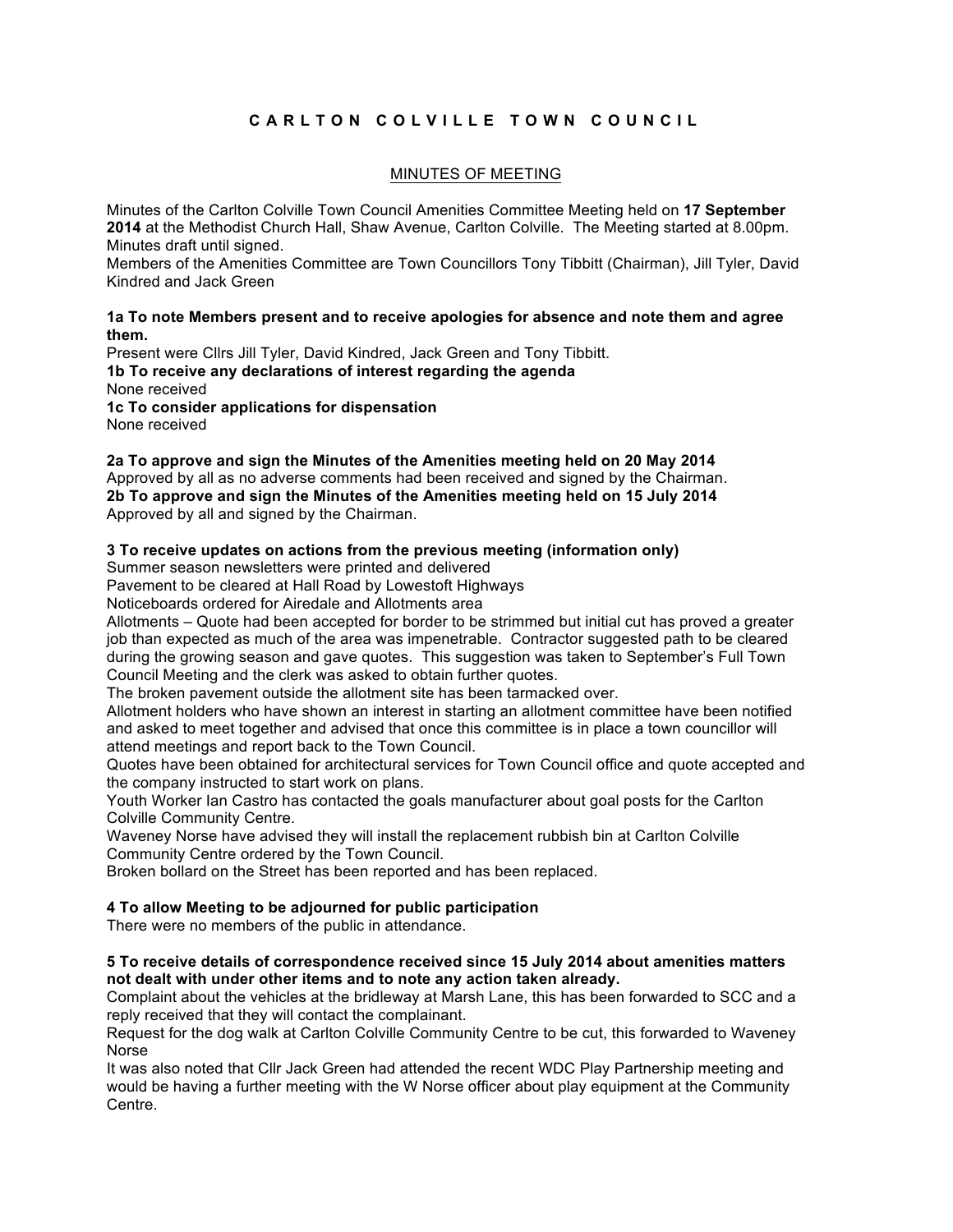## **6 Signing of cheques under delegated authority:**

Employee remuneration Above payment was agreed by all.

# **7 To receive quotes for bench at Open space between Elmdale Drive and Robertsbridge**

Quotes ranged from between £400 and £800 but benches were fixed to concrete. Further advice was being sought about fixings in grass area.

#### **8 To receive requests for litter bins Request for bin at Airedale Open Space area**

It was noted that the purchase had been agreed already for a litter bin at Aveling Way and at the Deepdale open space behind Ashtree Gardens and for these to be large multi-purpose bins of the type purchased during 2013 with the Town Council logo.

Complaints had been received about the Airedale Open Space adjoining Ranville. The area was overgrown and becoming derelict. It was agreed that members would visit the site and also visit the other open space sites in Carlton Colville and to use the youth questionnaire currently being prepared for input into requirements for the open spaces. A list of sites would be drawn up for the next Amenities Meeting.

Cllr Kindred suggested that the bin at Deepdale open space should be placed at the centre of the path between the two exits.

It was noted that the missing rubbish bin at Matlock Dale had still not been reinstated by WDC and this would be followed up with them.

# **9 To receive request for bus shelter at Beccles Road bus stop opposite Marsh Lane**

It was noted that this request was for a bus shelter on each side of the road. Cllr David Kindred proposed that the Council provide a bus shelter on the side of the road opposite Marsh Lane and to revisit the proposals that had previously been made for a bus shelter at this site. This was seconded by Cllr Jill Tyler and agreed by all. It was proposed by Cllr Kindred and agreed by all to have an ongoing programme to install bus shelters where needed and to consider the installation of a bus shelter on the Marsh Lane side of the road and to budget for this the following year.

## **10 To receive complaints about the Open Space at Airedale – that it is overgrown and becoming a rubbish dump**

This was discussed at item 8

## **11 To receive suggestion of a litter pick at Carlton Colville Community Centre**

Cllr Jack Green advised that there was a lot of litter at the Community Centre, much of it very old and that litter picks had taken place sporadically during the past years but needed to take place regularly in order to be effective. It was agreed that Cllr Jack Green would take the suggestion to the next Community Centre Committee Meeting on 30 September of regular litter picks in the form of a regular community event attractive to volunteers.

## **12 To receive suggestions of keeping the grass cut at the Carlton Colville Community Centre.**

It was noted that there was now no person available to cut the grass at the play area. The following suggestion was made: Cllr Peter Tyler would cut the grass at the Community Centre play area and at the allotment border. The equipment would be stored at the Community Centre. The Town Council would provide and have regularly serviced a petrol lawnmower and petrol strimmer and provide safety wear of goggles and gloves. Cllr Jack Green would look into what funds the Community Centre could provide towards this from money they would be saving on not having the play area cut by their previous contractor. Quotes would be obtained by Cllr Peter Tyler. An agreement would be drawn up for this to be a continuous procedure between both parties. Cllr Green would take the suggestion to the next Community Centre Committee. Cllr Kindred suggested that the Town Council have minutes of the Community Centre meetings for an audit trial and also for the Town Council website.